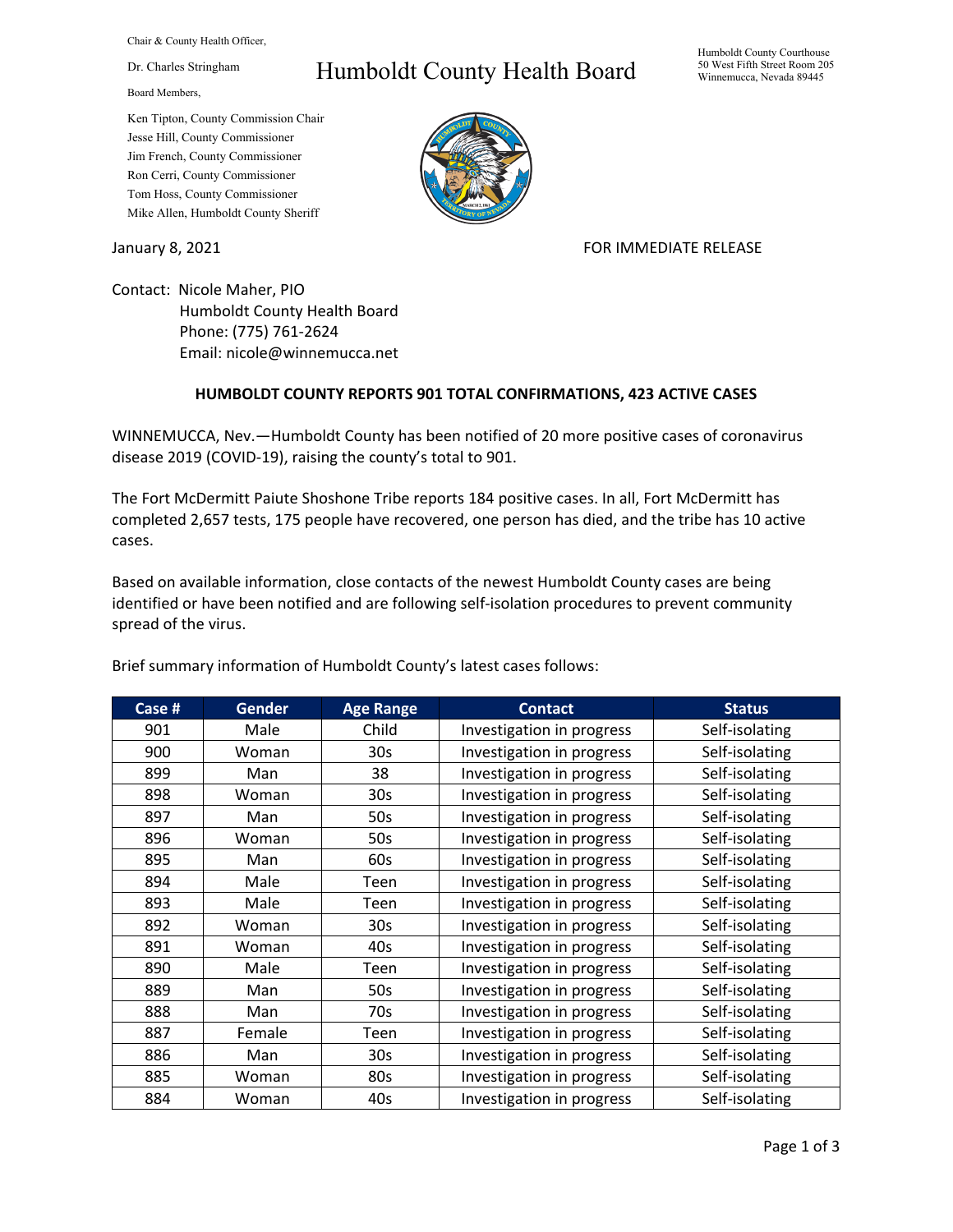| Case # | Gender | Age Range | <b>Contact</b>            | Status         |
|--------|--------|-----------|---------------------------|----------------|
| 883    | Man    | 50s       | Investigation in progress | Self-isolating |
| 882    | Man    | 20s       | Investigation in progress | Self-isolating |

Of the previous 881 cases, 467 have recovered, 396 are self-isolating, seven are hospitalized locally, and 11 have died; Humboldt County has 423 active cases.

Yesterday and today, Humboldt County health officials administered the second dose of the COVID-19 vaccine to Tier 1 residents who were the first to receive the vaccine in December. In all, more than 400 local residents have been immunized against the virus, not including long term care residents, who are vaccinated through a different system.

Yesterday, Humboldt County Emergency Manager Captain Sean Wilkin told Humboldt County Health Board members that the county is leading out among the rural counties in administering vaccines in an efficient and cohesive manner. Humboldt County Community Health Nurse Marsha Foreman has been instrumental in that effort.

Humboldt County Health Officer Charles Stringham, MD, credited Captain Wilkin and Marsha Foreman for the county's success.

"Captain Wilkin has done a phenomenal job working through the logistics needed to bring the vaccine here," said Dr. Stringham, "and Marsha Foreman and her team have been our boots on the ground to get those vaccines to the people with remarkable speed."

Dr. Stringham gave equal praise to Humboldt General Hospital for their efforts to vaccinate their workforce.

"This is a very time-sensitive vaccine that requires a lot of moving parts to finally be administered," said Dr. Stringham. "I am just very proud of how this is working in Humboldt County."

Dr. Stringham said Tier 1 vaccinations will wrap up in January; Tier 2 vaccinations, including vaccinations for the county's 75+ population, are expected to begin in mid-February.

"As soon as we have more information, we will share it," he said. "In addition to our 75+ population, we need our essential workers to prepare, so we can continue this mass protection program against the spread of the virus."

To prevent the spread of COVID-19 in Humboldt County:

- Stay home to limit exposure, and wear a facial covering if going out in public is necessary.
- Maintain 6 feet of distance from other people at all times.
- Wash hands often with soap and water for at least 20 seconds. If soap and water are not available, use an alcohol-based hand sanitizer.
- Avoid visiting sick people or those who are self-isolating.
- Avoid touching eyes, nose, and mouth.
- Cover coughs and sneezes with a tissue, and throw the tissue in the trash.
- Clean and disinfect frequently touched objects and surfaces.
- Self-isolate if they have had a known exposure, or if they are awaiting COVID-19 test results.